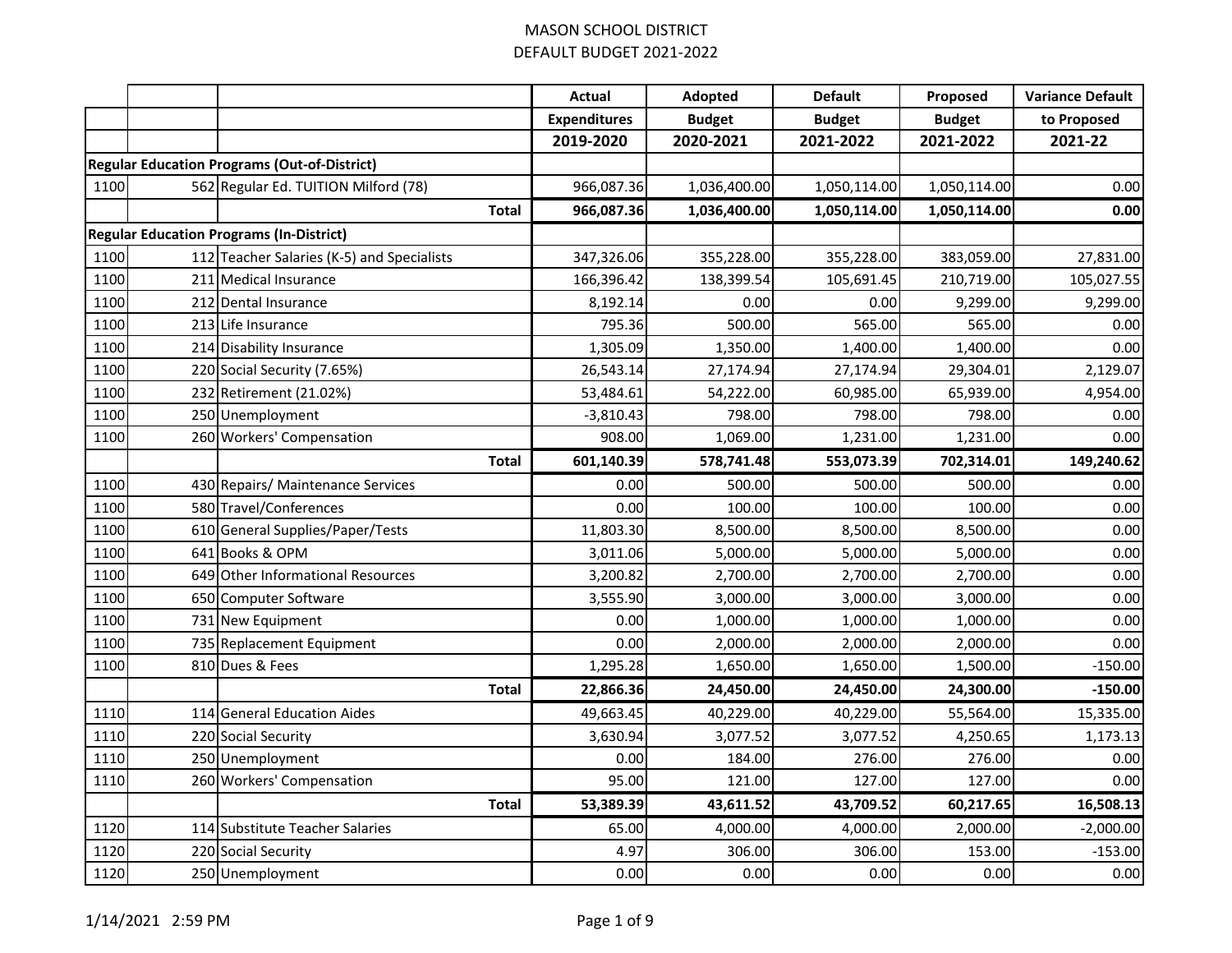|      |                                 |                                                        | <b>Actual</b>       | Adopted       | <b>Default</b> | Proposed      | <b>Variance Default</b> |
|------|---------------------------------|--------------------------------------------------------|---------------------|---------------|----------------|---------------|-------------------------|
|      |                                 |                                                        | <b>Expenditures</b> | <b>Budget</b> | <b>Budget</b>  | <b>Budget</b> | to Proposed             |
|      |                                 |                                                        | 2019-2020           | 2020-2021     | 2021-2022      | 2021-2022     | 2021-22                 |
| 1120 |                                 | 260 Workers' Compensation                              | 10.00               | 12.00         | 12.00          | 13.00         | 1.00                    |
|      |                                 | <b>Total</b>                                           | 79.97               | 4,318.00      | 4,318.00       | 2,166.00      | $-2,152.00$             |
|      |                                 | <b>Regular Education Programs Total</b>                | 1,643,563.47        | 1,687,521.00  | 1,675,664.91   | 1,839,111.66  | 163,446.75              |
|      |                                 |                                                        |                     |               |                |               |                         |
|      | <b>Student Support Programs</b> |                                                        |                     |               |                |               |                         |
| 1210 |                                 | 112 Student Support Teacher Salaries                   | 28,516.02           | 28,032.00     | 28,873.00      | 28,873.00     | 0.00                    |
| 1210 |                                 | 114 SPED Para                                          | 43,353.79           | 44,150.00     | 57,036.00      | 57,036.00     | 0.00                    |
| 1210 |                                 | 220 Social Security (7.65%)                            | 5,810.29            | 5,521.92      | 6,572.04       | 6,572.04      | 0.00                    |
| 1210 |                                 | 250 Unemployment                                       | 0.00                | 276.00        | 276.00         | 276.00        | 0.00                    |
| 1210 |                                 | 260 Workers' Compensation                              | 64.00               | 217.00        | 228.00         | 228.00        | 0.00                    |
|      |                                 | <b>Total</b>                                           | 77,744.10           | 78,196.92     | 92,985.04      | 92,985.04     | 0.00                    |
| 1210 |                                 | 610 General Supplies/Paper/Tests                       | 1,002.39            | 1,500.00      | 1,500.00       | 1,400.00      | $-100.00$               |
| 1210 |                                 | 641 Books & Other Printed Media                        | 203.50              | 500.00        | 500.00         | 500.00        | 0.00                    |
| 1210 |                                 | 731 New Equipment                                      | 250.00              | 0.00          | 0.00           | 250.00        | 250.00                  |
| 1210 |                                 | 810 Dues & Fees                                        | 71.00               | 550.00        | 550.00         | 300.00        | $-250.00$               |
|      |                                 | <b>Total</b>                                           | 1,526.89            | 2,550.00      | 2,550.00       | 2,450.00      | $-100.00$               |
|      |                                 |                                                        |                     |               |                |               |                         |
|      | <b>Pre-School Program</b>       |                                                        |                     |               |                |               |                         |
| 1214 |                                 | 112 Pre-School Teacher Salaries (1/2 time)             | 26,454.92           | 27,180.00     | 27,180.00      | 27,995.00     | 815.00                  |
| 1214 |                                 | 220 Social Security (7.65%)                            | 2,018.74            | 2,079.27      | 2,079.27       | 2,141.62      | 62.35                   |
| 1214 |                                 | 250 Unemployment                                       | 0.00                | 92.00         | 92.00          | 92.00         | 0.00                    |
| 1214 |                                 | 260 Workers' Compensation                              | 0.00                | 82.00         | 82.00          | 87.00         | 5.00                    |
|      |                                 | <b>Total</b>                                           | 28,473.66           | 29,433.27     | 29,433.27      | 30,315.62     | 882.35                  |
|      |                                 | <b>Student Support Services Expenses</b>               |                     |               |                |               |                         |
| 1212 |                                 | 122 Student Support Services Tutor Salaries (Smr)      | $-160.00$           | 1,200.00      | 1,200.00       | 1,500.00      | 300.00                  |
| 1212 |                                 | 220 Social Security (7.65%)                            | 375.15              | 91.80         | 91.80          | 114.75        | 22.95                   |
| 1212 |                                 | 232 Retirement (21.02%                                 | 0.00                | 0.00          | 0.00           | 0.00          | 0.00                    |
| 1212 |                                 | 250 Unemployment                                       | 0.00                | 0.00          | 0.00           | 0.00          | 0.00                    |
| 1212 |                                 | 260 Workers' Compensation                              | 4.00                | 0.00          | 0.00           | 0.00          | 0.00                    |
|      |                                 | <b>Total</b>                                           | 219.15              | 1,291.80      | 1,291.80       | 1,614.75      | 322.95                  |
|      |                                 |                                                        |                     |               |                |               |                         |
|      |                                 | <b>Other Special Programs Student Support Services</b> |                     |               |                |               |                         |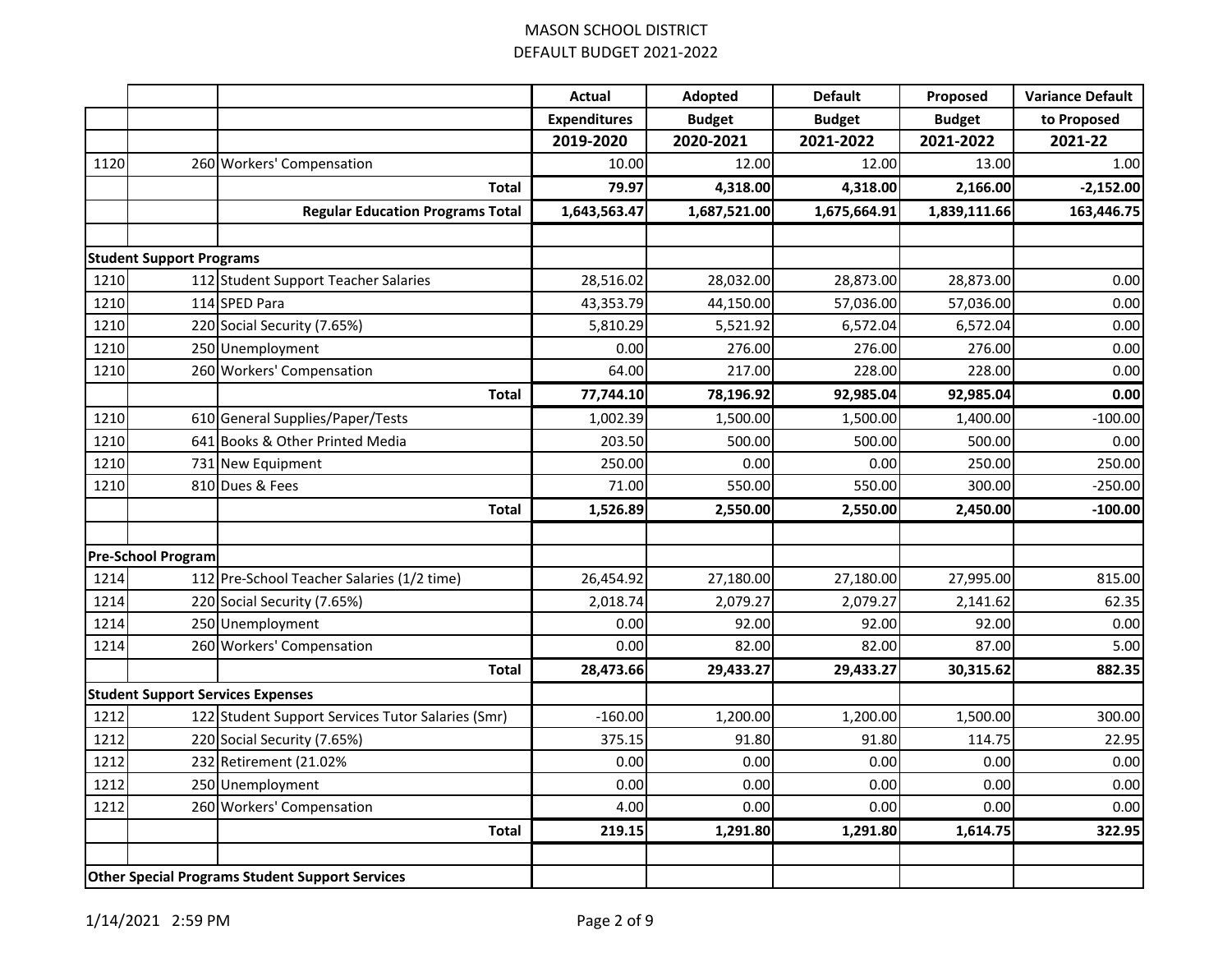|                              |                          |                                             | <b>Actual</b>       | Adopted       | <b>Default</b> | Proposed      | <b>Variance Default</b> |
|------------------------------|--------------------------|---------------------------------------------|---------------------|---------------|----------------|---------------|-------------------------|
|                              |                          |                                             | <b>Expenditures</b> | <b>Budget</b> | <b>Budget</b>  | <b>Budget</b> | to Proposed             |
|                              |                          |                                             | 2019-2020           | 2020-2021     | 2021-2022      | 2021-2022     | 2021-22                 |
| 1290                         |                          | 561 Public (In State Tuition) Milford       | 50,306.00           | 100,000.00    | 120,000.00     | 120,000.00    | 0.00                    |
| 1290                         |                          | 564 Private Tuition (1)                     | 0.00                | 0.00          | 2,000.00       | 2,000.00      | 0.00                    |
|                              |                          | <b>Other Student Support Programs Total</b> | 50,306.00           | 100,000.00    | 122,000.00     | 122,000.00    | 0.00                    |
|                              |                          |                                             |                     |               |                |               |                         |
|                              |                          | <b>Student Support Services Total</b>       | 158,269.80          | 211,471.99    | 248,260.11     | 249,365.41    | 1,105.30                |
|                              |                          |                                             |                     |               |                |               |                         |
|                              | <b>Guidance Services</b> |                                             |                     |               |                |               |                         |
| 2122                         |                          | 112 Guidance Salaries                       | 0.00                | 1.00          | 1.00           | 1.00          | 0.00                    |
| 2122                         |                          | 220 Social Security (7.65%)                 | 0.00                | 0.00          | 0.00           | 0.00          | 0.00                    |
| 2122                         |                          | 250 Unemployment                            | 0.00                | 0.00          | 0.00           | 0.00          | 0.00                    |
| 2122                         |                          | 260 Workers' Compensation                   | 0.00                | 0.00          | 0.00           | 0.00          | 0.00                    |
|                              |                          | <b>Guidance Services Total</b>              | 0.00                | 1.00          | 1.00           | 1.00          | 0.00                    |
|                              |                          |                                             |                     |               |                |               |                         |
|                              | <b>Health Services</b>   |                                             |                     |               |                |               |                         |
| 2134                         |                          | 112 Nurses Salary + weekends on call        | 35,133.02           | 36,187.00     | 36,187.00      | 43,723.00     | 7,536.00                |
| 2134                         |                          | 213 Life Insurance                          | 63.69               | 67.00         | 67.00          | 70.00         | 3.00                    |
| 2134                         |                          | 214 Disability Insurance                    | 158.07              | 165.00        | 165.00         | 168.00        | 3.00                    |
| 2134                         |                          | 220 Social Security (7.65%)                 | 2,687.63            | 2,768.31      | 2,768.31       | 3,344.81      | 576.50                  |
| 2134                         |                          | 232 Retirement (21.02%)                     | 6,253.75            | 6,441.29      | 7,602.89       | 9,190.57      | 1,587.68                |
| 2134                         |                          | 250 Unemployment                            | 0.00                | 92.00         | 92.00          | 92.00         | 0.00                    |
| 2134                         |                          | 260 Workers' Compensation                   | 89.00               | 100.00        | 100.00         | 100.00        | 0.00                    |
|                              |                          | <b>Total</b>                                | 44,385.16           | 45,820.60     | 46,982.20      | 56,688.38     | 9,706.18                |
| 2134                         |                          | 430 Repairs & Maintenance Services          | 150.00              | 225.00        | 225.00         | 200.00        | $-25.00$                |
| 2134                         |                          | 610 General Supplies/Paper                  | 508.05              | 725.00        | 725.00         | 700.00        | $-25.00$                |
| 2134                         |                          | 641 Books & Other Printed Media             | 52.80               | 100.00        | 100.00         | 75.00         | $-25.00$                |
| 2134                         |                          | 650 Computer Software                       | 554.00              | 350.00        | 350.00         | 600.00        | 250.00                  |
| 2134                         |                          | 810 Dues and Fees                           | 255.00              | 150.00        | 150.00         | 325.00        | 175.00                  |
|                              |                          | <b>Total</b>                                | 1,519.85            | 1,550.00      | 1,550.00       | 1,900.00      | 350.00                  |
|                              |                          | <b>Health Services Total</b>                | 45,905.01           | 47,370.60     | 48,532.20      | 58,588.38     | 10,056.18               |
| <b>SPED Support Services</b> |                          |                                             |                     |               |                |               |                         |
| 2142                         |                          | 310 Behavioral Specialist Services          | 7,210.38            | 5,400.00      | 6,000.00       | 6,000.00      | 0.00                    |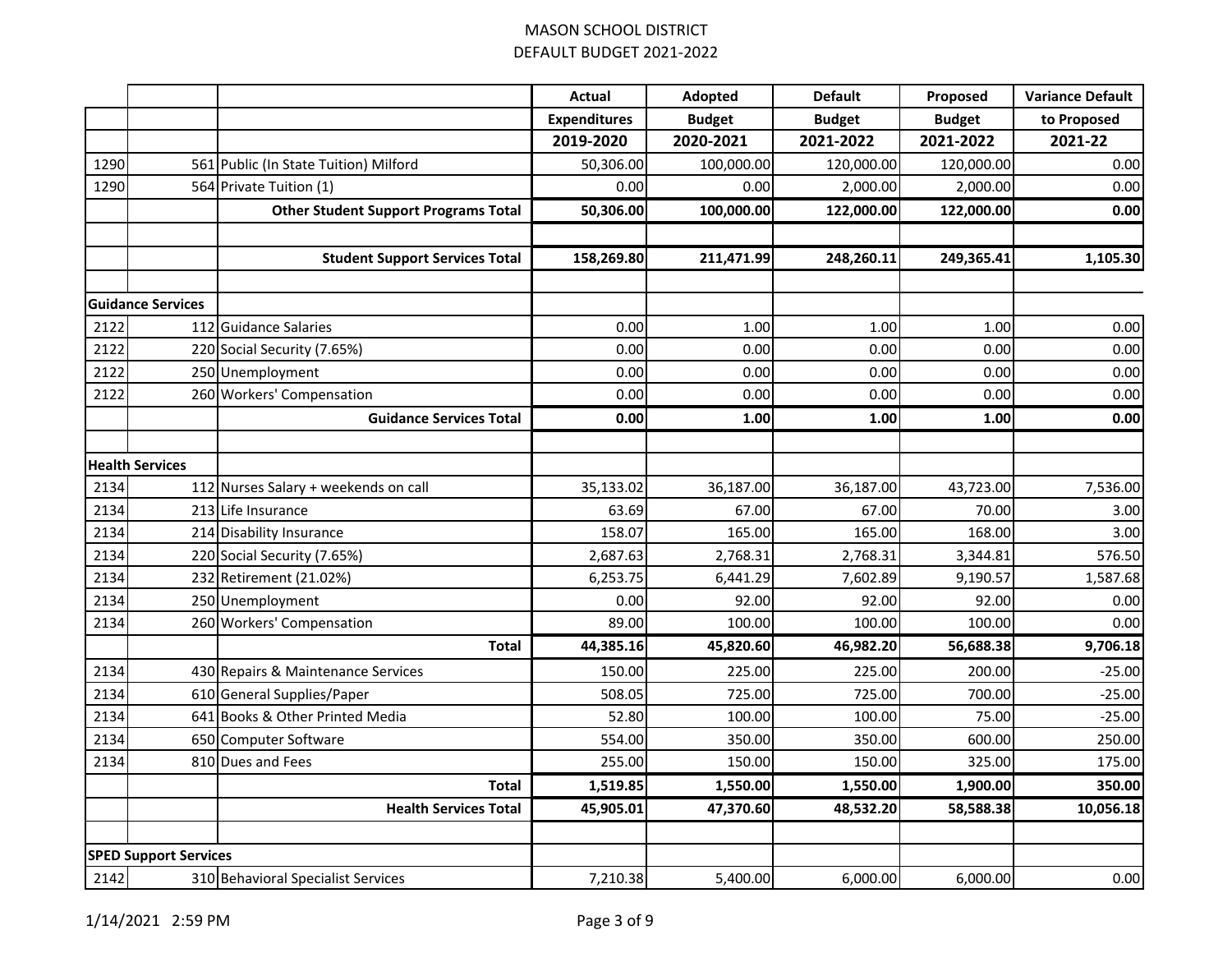| <b>Expenditures</b><br><b>Budget</b><br><b>Budget</b><br><b>Budget</b><br>2019-2020<br>2020-2021<br>2021-2022<br>2021-2022<br>2142<br>37,300.08<br>38,271.00<br>40,799.00<br>40,799.00<br>323 Psychologist Wages<br>2142<br>213 Psychologist-Life Ins<br>67.38<br>0.00<br>135.00<br>135.00<br>214 Psychologist-Disability Ins<br>168.61<br>0.00<br>348.00<br>348.00<br>2142<br>2142<br>220 Social Security (7.65%)<br>2,842.56<br>2,927.73<br>3,121.12<br>3,121.12<br>2142<br>232 Psychologist Retirement (21.02%)<br>6,812.00<br>8,575.95<br>8,575.95<br>6,614.14<br>2152<br>323 Speech Services<br>20,458.60<br>31,666.00<br>25,000.00<br>25,000.00<br>2163<br>323 Occupational/Phys Therapy Services<br>19,868.74<br>23,484.00<br>24,189.00<br>24,189.00<br>2163<br>220 Social Security (7.65%)<br>1,861.43<br>1,796.53<br>1,850.46<br>1,850.46 | <b>Variance Default</b> |
|----------------------------------------------------------------------------------------------------------------------------------------------------------------------------------------------------------------------------------------------------------------------------------------------------------------------------------------------------------------------------------------------------------------------------------------------------------------------------------------------------------------------------------------------------------------------------------------------------------------------------------------------------------------------------------------------------------------------------------------------------------------------------------------------------------------------------------------------------|-------------------------|
|                                                                                                                                                                                                                                                                                                                                                                                                                                                                                                                                                                                                                                                                                                                                                                                                                                                    | to Proposed             |
|                                                                                                                                                                                                                                                                                                                                                                                                                                                                                                                                                                                                                                                                                                                                                                                                                                                    | 2021-22                 |
|                                                                                                                                                                                                                                                                                                                                                                                                                                                                                                                                                                                                                                                                                                                                                                                                                                                    | 0.00                    |
|                                                                                                                                                                                                                                                                                                                                                                                                                                                                                                                                                                                                                                                                                                                                                                                                                                                    | 0.00                    |
|                                                                                                                                                                                                                                                                                                                                                                                                                                                                                                                                                                                                                                                                                                                                                                                                                                                    | 0.00                    |
|                                                                                                                                                                                                                                                                                                                                                                                                                                                                                                                                                                                                                                                                                                                                                                                                                                                    | 0.00                    |
|                                                                                                                                                                                                                                                                                                                                                                                                                                                                                                                                                                                                                                                                                                                                                                                                                                                    | 0.00                    |
|                                                                                                                                                                                                                                                                                                                                                                                                                                                                                                                                                                                                                                                                                                                                                                                                                                                    | 0.00                    |
|                                                                                                                                                                                                                                                                                                                                                                                                                                                                                                                                                                                                                                                                                                                                                                                                                                                    | 0.00                    |
|                                                                                                                                                                                                                                                                                                                                                                                                                                                                                                                                                                                                                                                                                                                                                                                                                                                    | 0.00                    |
| 2163<br>250 SPED Support Unemployment<br>0.00<br>92.00<br>92.00<br>92.00                                                                                                                                                                                                                                                                                                                                                                                                                                                                                                                                                                                                                                                                                                                                                                           | 0.00                    |
| 2163<br>260 SPED Support Workers Comp<br>71.00<br>75.00<br>75.00<br>0.00                                                                                                                                                                                                                                                                                                                                                                                                                                                                                                                                                                                                                                                                                                                                                                           | 0.00                    |
| 96,391.92<br>110,520.26<br>110,185.53<br>110,185.53<br><b>SPED Support Services Total</b>                                                                                                                                                                                                                                                                                                                                                                                                                                                                                                                                                                                                                                                                                                                                                          | 0.00                    |
|                                                                                                                                                                                                                                                                                                                                                                                                                                                                                                                                                                                                                                                                                                                                                                                                                                                    |                         |
| <b>Improvement of Instruction Services</b>                                                                                                                                                                                                                                                                                                                                                                                                                                                                                                                                                                                                                                                                                                                                                                                                         |                         |
| 2210<br>0.00<br>240 Principal Tuition Reimbursement<br>500.00<br>500.00<br>500.00                                                                                                                                                                                                                                                                                                                                                                                                                                                                                                                                                                                                                                                                                                                                                                  | 0.00                    |
| 2210<br>241 Professional Development<br>0.00<br>500.00<br>500.00<br>500.00                                                                                                                                                                                                                                                                                                                                                                                                                                                                                                                                                                                                                                                                                                                                                                         | 0.00                    |
| 290 Staff Development & Career Ladder<br>2210<br>4,022.99<br>8,000.00<br>8,000.00<br>5,000.00                                                                                                                                                                                                                                                                                                                                                                                                                                                                                                                                                                                                                                                                                                                                                      | $-3,000.00$             |
| 2210<br>291 Para Staff Development & Career Ladder<br>325.00<br>500.00<br>1,000.00<br>1,000.00                                                                                                                                                                                                                                                                                                                                                                                                                                                                                                                                                                                                                                                                                                                                                     | $-500.00$               |
| 2210<br>220 Staff Development FICA<br>204.24<br>688.50<br>688.50<br>420.75                                                                                                                                                                                                                                                                                                                                                                                                                                                                                                                                                                                                                                                                                                                                                                         | $-267.75$               |
| 2210<br>232 Staff Development Retirement<br>482.98<br>1,424.00<br>1,424.00<br>1,051.00                                                                                                                                                                                                                                                                                                                                                                                                                                                                                                                                                                                                                                                                                                                                                             | $-373.00$               |
| 2210<br>213 Prof Develop-Life & Disability<br>12.18<br>0.00<br>0.00<br>0.00                                                                                                                                                                                                                                                                                                                                                                                                                                                                                                                                                                                                                                                                                                                                                                        | 0.00                    |
| 50.00<br>1,350.00<br>1,350.00<br>0.00<br>2210<br>292 District level Professional Development                                                                                                                                                                                                                                                                                                                                                                                                                                                                                                                                                                                                                                                                                                                                                       | $-1,350.00$             |
| 5,097.39<br>13,462.50<br>7,971.75<br>13,462.50<br>Impr. of Instr. Services Total                                                                                                                                                                                                                                                                                                                                                                                                                                                                                                                                                                                                                                                                                                                                                                   | $-5,490.75$             |
|                                                                                                                                                                                                                                                                                                                                                                                                                                                                                                                                                                                                                                                                                                                                                                                                                                                    |                         |
| <b>Support Services - Instruction</b>                                                                                                                                                                                                                                                                                                                                                                                                                                                                                                                                                                                                                                                                                                                                                                                                              |                         |
| 2212<br>290 Inst. & Curriculum Development<br>0.00<br>100.00<br>100.00<br>100.00                                                                                                                                                                                                                                                                                                                                                                                                                                                                                                                                                                                                                                                                                                                                                                   | 0.00                    |
| <b>Support Serv. Instr. Total</b><br>0.00<br>100.00<br>100.00<br>100.00                                                                                                                                                                                                                                                                                                                                                                                                                                                                                                                                                                                                                                                                                                                                                                            | 0.00                    |
| <b>Executive Administration Services SAU #89</b>                                                                                                                                                                                                                                                                                                                                                                                                                                                                                                                                                                                                                                                                                                                                                                                                   |                         |
| 2290<br>42,131.00<br>43,395.00<br>112 Superintendent Services<br>40,903.72<br>42,131.00                                                                                                                                                                                                                                                                                                                                                                                                                                                                                                                                                                                                                                                                                                                                                            | 1,264.00                |
| 2290<br>211 Medical and/or Dental Insurance<br>13,147.00<br>0.00<br>14,970.00                                                                                                                                                                                                                                                                                                                                                                                                                                                                                                                                                                                                                                                                                                                                                                      | $-14,970.00$            |
| 2290<br>213 Life Insurance<br>67.60<br>70.00<br>70.00<br>70.00                                                                                                                                                                                                                                                                                                                                                                                                                                                                                                                                                                                                                                                                                                                                                                                     | 0.00                    |
| 2290<br>214 Disability Insurance<br>26.40<br>189.00<br>189.00<br>192.00                                                                                                                                                                                                                                                                                                                                                                                                                                                                                                                                                                                                                                                                                                                                                                            | 3.00                    |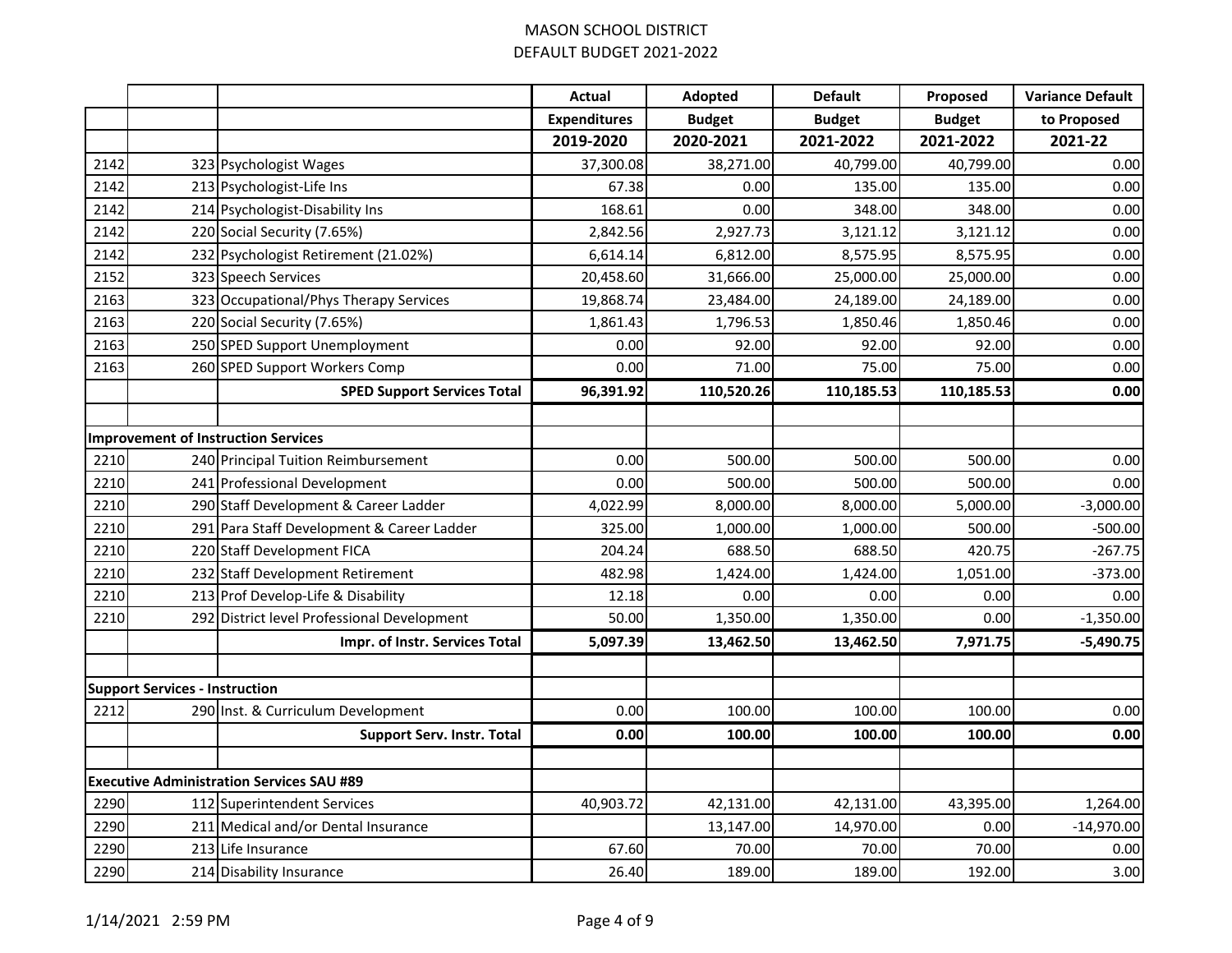|      |                              |                                                  | <b>Actual</b>       | Adopted       | <b>Default</b> | Proposed      | <b>Variance Default</b> |
|------|------------------------------|--------------------------------------------------|---------------------|---------------|----------------|---------------|-------------------------|
|      |                              |                                                  | <b>Expenditures</b> | <b>Budget</b> | <b>Budget</b>  | <b>Budget</b> | to Proposed             |
|      |                              |                                                  | 2019-2020           | 2020-2021     | 2021-2022      | 2021-2022     | 2021-22                 |
| 2290 |                              | 220 Social Security (7.65%)                      | 2,949.18            | 3,223.02      | 3,223.02       | 3,319.72      | 96.70                   |
| 2290 |                              | 232 Retirement (21.02%)                          | 7,281.04            | 7,499.32      | 8,851.73       | 9,121.63      | 269.90                  |
| 2290 |                              | 250 Unemployment                                 | 0.00                | 92.00         | 92.00          | 46.00         | $-46.00$                |
| 2290 |                              | 260 Workers' Compensation                        | 102.00              | 130.00        | 130.00         | 130.00        | 0.00                    |
| 2290 |                              | 580 Conference/Travel                            | 0.00                | 100.00        | 100.00         | 100.00        | 0.00                    |
| 2290 |                              | 610 Supplies                                     | $-100.00$           | 50.00         | 50.00          | 100.00        | 50.00                   |
| 2290 |                              | 731 Equipment Costs                              | 0.00                | 0.00          | 0.00           | 0.00          | 0.00                    |
| 2290 |                              | 810 Dues & Fees                                  | 0.00                | 100.00        | 100.00         | 100.00        | 0.00                    |
|      |                              | <b>Total</b>                                     | 51,229.94           | 66,731.34     | 69,906.75      | 56,574.35     | $-13,332.40$            |
| 2295 |                              | 112 Director Student Services                    | 36,425.06           | 36,951.00     | 36,951.00      | 40,799.00     | 3,848.00                |
| 2295 |                              | 211 Medical and/or Dental Insurance              |                     | 18,620.09     | 12,981.00      | 0.00          | $-12,981.00$            |
| 2295 |                              | 213 Life Insurance                               | 65.74               | 68.00         | 68.00          | 70.00         | 2.00                    |
| 2295 |                              | 214 Short Term Disability                        | 164.97              | 170.00        | 170.00         | 174.00        | 4.00                    |
| 2295 |                              | 220 Social Security (7.65%)                      | 2,799.78            | 2,826.75      | 2,826.75       | 3,121.12      | 294.37                  |
| 2295 |                              | 232 Retirement (21.02%)                          | 6,385.34            | 6,577.28      | 7,763.41       | 8,575.95      | 812.54                  |
| 2295 |                              | 250 Unemployment                                 | 0.00                | 0.00          | 0.00           | 0.00          | 0.00                    |
| 2295 |                              | 260 Workers' Compensation                        | 91.00               | 111.00        | 111.00         | 100.00        | $-11.00$                |
| 2295 |                              | 580 Conference/Travel                            | 0.00                | 200.00        | 200.00         | 200.00        | 0.00                    |
| 2295 |                              | 810 Dues & Fees                                  | 530.00              | 600.00        | 600.00         | 550.00        | $-50.00$                |
|      |                              | <b>Total</b>                                     | 46,461.89           | 66,124.12     | 61,671.16      | 53,590.07     | $-8,081.08$             |
| 2300 |                              | 321 Business Manager/Accounting Services         | 35,061.60           | 35,000.00     | 35,000.00      | 36,500.00     | 1,500.00                |
|      |                              | <b>Executive Administration Services SAU #89</b> | 132,753.43          | 167,855.46    | 166,577.90     | 146,664.42    | $-19,913.48$            |
|      |                              |                                                  |                     |               |                |               |                         |
|      | <b>School Board Services</b> |                                                  |                     |               |                |               |                         |
| 2311 |                              | 320 School Board Expense                         | 400.00              | 500.00        | 500.00         | 500.00        | 0.00                    |
| 2312 |                              | 320 School District Clerk                        | 500.00              | 500.00        | 500.00         | 500.00        | 0.00                    |
| 2313 |                              | 320 School District Treasurer                    | 550.00              | 550.00        | 550.00         | 550.00        | 0.00                    |
| 2314 |                              | 320 School District Secretary                    | 490.00              | 910.00        | 910.00         | 910.00        | 0.00                    |
| 2315 |                              | 320 Moderator                                    | 120.00              | 120.00        | 120.00         | 120.00        | 0.00                    |
| 2316 |                              | 320 District Meeting Expense                     | 60.00               | 150.00        | 150.00         | 150.00        | 0.00                    |
| 2317 |                              | 330 Other Profess. Services (Audit)              | 8,795.00            | 9,000.00      | 9,000.00       | 9,000.00      | 0.00                    |
| 2318 |                              | 330 Other Profess. Services (Legal)              | 514.50              | 1,500.00      | 1,500.00       | 1,000.00      | $-500.00$               |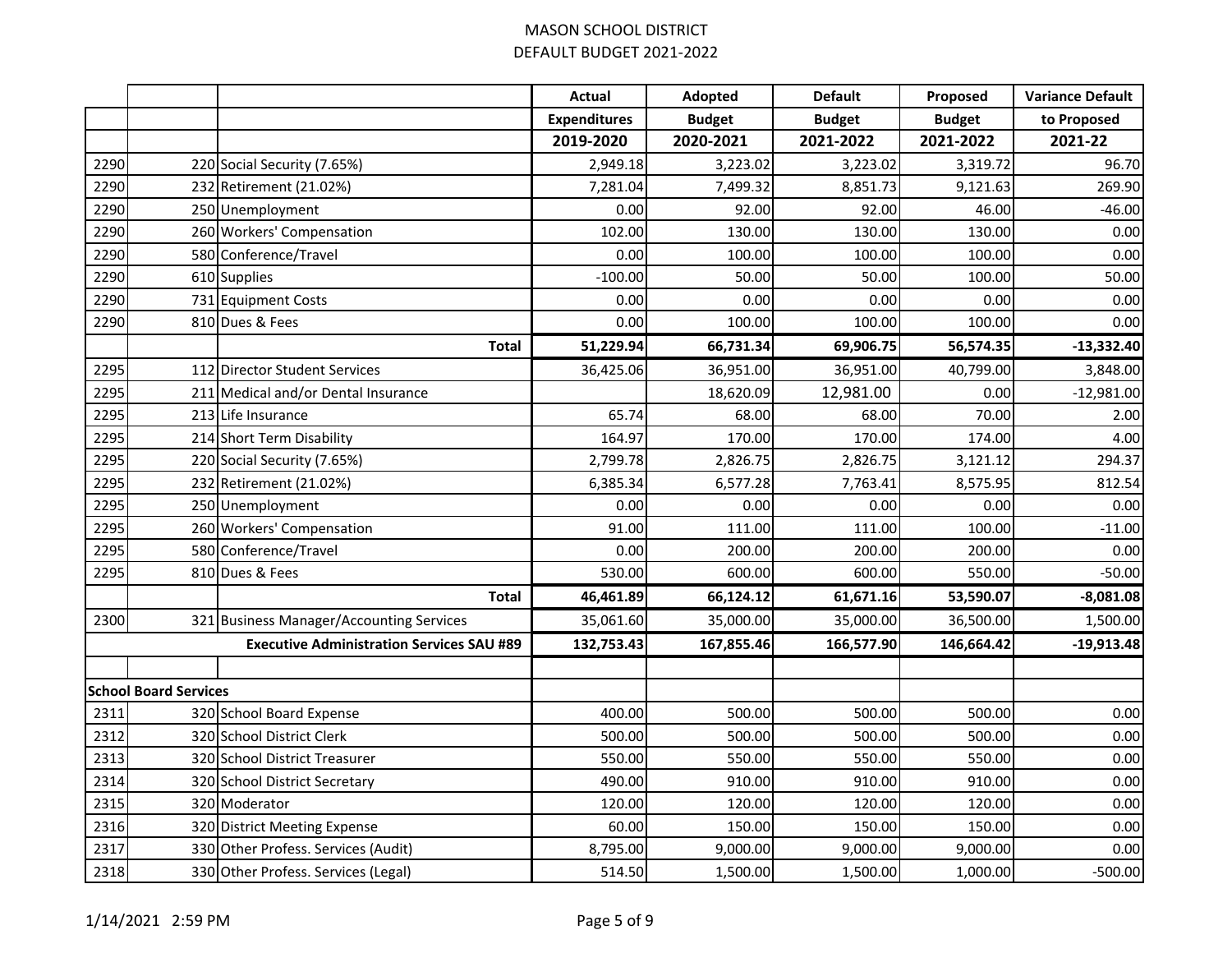|      |                                                 | <b>Actual</b>       | Adopted       | <b>Default</b> | Proposed      | <b>Variance Default</b> |
|------|-------------------------------------------------|---------------------|---------------|----------------|---------------|-------------------------|
|      |                                                 | <b>Expenditures</b> | <b>Budget</b> | <b>Budget</b>  | <b>Budget</b> | to Proposed             |
|      |                                                 | 2019-2020           | 2020-2021     | 2021-2022      | 2021-2022     | 2021-22                 |
| 2319 | 319 Supervisors/Town                            | 0.00                | 75.00         | 75.00          | 75.00         | 0.00                    |
| 2319 | 534 Postage                                     | 0.00                | 0.00          | 0.00           | 0.00          | 0.00                    |
| 2319 | 540 Advertising                                 | 358.75              | 650.00        | 650.00         | 650.00        | 0.00                    |
| 2319 | 610 General Supplies/Paper                      | 33.98               | 100.00        | 100.00         | 100.00        | 0.00                    |
| 2319 | 810 Dues & Fees                                 | 5,999.56            | 3,000.00      | 3,000.00       | 3,100.00      | 100.00                  |
| 2319 | 890 Miscell. (Town Report / Ballots)            | 297.06              | 600.00        | 600.00         | 400.00        | $-200.00$               |
|      | <b>School Board Services Total</b>              | 18,118.85           | 17,655.00     | 17,655.00      | 17,055.00     | $-600.00$               |
|      | <b>Support Services - School Administration</b> |                     |               |                |               |                         |
| 2410 | 113 Principal's Salary                          | 40,903.72           | 42,131.00     | 42,131.00      | 43,395.00     | 1,264.00                |
| 2410 | 211 Medical and/or Dental Insurance             |                     | 13,147.00     | 14,970.00      | 0.00          | $-14,970.00$            |
| 2410 | 213 Life Insurance                              | 67.38               | 70.00         | 70.00          | 70.00         | 0.00                    |
| 2410 | 214 Disability Insurance                        | 26.36               | 189.00        | 189.00         | 192.00        | 3.00                    |
| 2410 | 220 Social Security (7.65%)                     | 2,949.18            | 3,223.02      | 3,223.02       | 3,319.72      | 96.70                   |
| 2410 | 232 Retirement (21.02%)                         | 7,280.78            | 7,499.32      | 8,851.73       | 9,121.63      | 269.90                  |
| 2410 | 250 Unemployment                                | 0.00                | 0.00          | 0.00           | 0.00          | 0.00                    |
| 2410 | 260 Workers' Compensation                       | 102.00              | 130.00        | 130.00         | 135.00        | 5.00                    |
|      | <b>Total</b>                                    | 51,329.42           | 66,389.34     | 69,564.75      | 56,233.35     | $-13,331.40$            |
| 2410 | 430 Repairs & Maintenance Services              | 0.00                | 100.00        | 100.00         | 100.00        | 0.00                    |
| 2410 | 531 Telephone & Internet                        | 3,824.25            | 5,600.00      | 5,600.00       | 6,400.00      | 800.00                  |
| 2410 | 534 Postage                                     | 502.85              | 600.00        | 600.00         | 600.00        | 0.00                    |
| 2410 | 550 Printing                                    | 183.89              | 300.00        | 300.00         | 250.00        | $-50.00$                |
| 2410 | 580 Travel/Conferences                          | 0.00                | 50.00         | 50.00          | 50.00         | 0.00                    |
| 2410 | 610 General Supplies/Paper                      | 811.33              | 2,000.00      | 2,000.00       | 1,000.00      | $-1,000.00$             |
| 2410 | 641 Books & Other Printed Media                 | 0.00                | 0.00          | 0.00           | 0.00          | 0.00                    |
| 2410 | 650 Computer Software                           | 2,278.50            | 2,300.00      | 2,300.00       | 2,450.00      | 150.00                  |
| 2410 | 810 Dues & Fees                                 | 0.00                | 200.00        | 200.00         | 200.00        | 0.00                    |
|      | <b>Total</b>                                    | 7,600.82            | 11,150.00     | 11,150.00      | 11,050.00     | $-100.00$               |
| 2411 | 114 Secretary's Salary                          | 40,778.92           | 42,002.00     | 42,002.00      | 43,262.00     | 1,260.00                |
|      | 211 Medical and/or Dental Insurance             |                     | 38,063.89     | 43,535.00      | 0.00          | $-43,535.00$            |
| 2411 | 213 Life Insurance                              | 73.00               | 75.00         | 75.00          | 77.00         | 2.00                    |
| 2411 | 214 Disability Insurance                        | 184.22              | 190.00        | 190.00         | 192.00        | 2.00                    |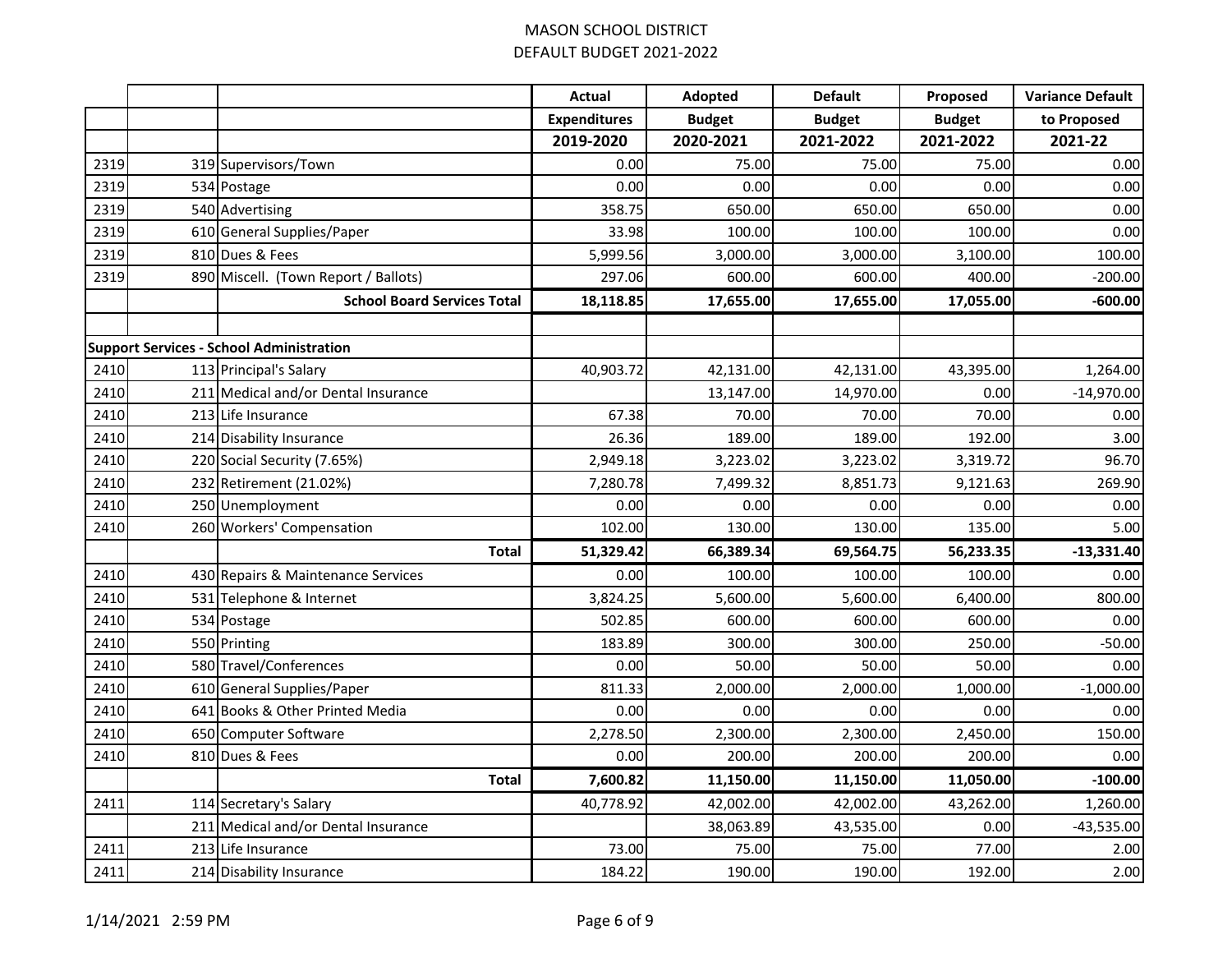|      |     |                                                      | <b>Actual</b>       | Adopted       | <b>Default</b> | Proposed      | <b>Variance Default</b> |
|------|-----|------------------------------------------------------|---------------------|---------------|----------------|---------------|-------------------------|
|      |     |                                                      | <b>Expenditures</b> | <b>Budget</b> | <b>Budget</b>  | <b>Budget</b> | to Proposed             |
|      |     |                                                      | 2019-2020           | 2020-2021     | 2021-2022      | 2021-2022     | 2021-22                 |
| 2411 |     | 220 Social Security (7.65%)                          | 2,786.16            | 3,213.15      | 3,213.15       | 3,309.54      | 96.39                   |
| 2411 |     | 232 Retirement (14.06%)                              | 4,554.94            | 4,691.62      | 5,498.06       | 6,082.64      | 584.58                  |
| 2411 |     | 250 Unemployment                                     | 0.00                | 92.00         | 92.00          | 92.00         | 0.00                    |
| 2411 |     | 260 Workers' Compensation                            | 104.00              | 126.00        | 126.00         | 134.00        | 8.00                    |
|      |     | <b>Total</b>                                         | 48,481.24           | 88,453.66     | 94,731.21      | 53,149.18     | $-41,582.03$            |
|      |     |                                                      |                     |               |                |               |                         |
| 2490 | 890 | <b>Graduation Expense</b>                            | 330.80              | 300.00        | 300.00         | 400.00        | 100.00                  |
|      |     | <b>Total</b>                                         | 330.80              | 300.00        | 300.00         | 400.00        | 100.00                  |
|      |     | <b>School Administration Total</b>                   | 107,742.28          | 166,293.00    | 175,745.95     | 120,832.53    | $-54,913.43$            |
|      |     |                                                      |                     |               |                |               |                         |
|      |     | <b>Operation &amp; Maintenance of Plant Services</b> |                     |               |                |               |                         |
| 2620 |     | 114 Custodian Salaries                               | 44,892.48           | 43,497.00     | 43,497.00      | 44,802.00     | 1,305.00                |
| 2620 |     | 211 Medical and/or Dental Insurance                  |                     | 26,290.48     | 29,939.06      | 0.00          | -29,939.06              |
| 2620 |     | 120 Night Custodian                                  | 182.70              | 750.00        | 750.00         | 8,100.00      | 7,350.00                |
| 2620 |     | 213 Life Insurance                                   | 76.08               | 78.00         | 78.00          | 80.00         | 2.00                    |
| 2620 |     | 214 Disability Insurance                             | 190.09              | 190.00        | 190.00         | 200.00        | 10.00                   |
| 2620 |     | 220 Social Security (7.65%)                          | 3,088.56            | 3,327.52      | 3,327.52       | 3,427.35      | 99.83                   |
| 2620 |     | 232 Retirement (14.06%)                              | 4,811.00            | 4,859.00      | 5,694.14       | 6,299.16      | 605.02                  |
| 2620 |     | 250 Unemployment                                     | 0.00                | 92.00         | 92.00          | 92.00         | 0.00                    |
| 2620 |     | 260 Workers Compensation                             | 1,180.08            | 1,374.00      | 1,374.00       | 1,072.00      | $-302.00$               |
|      |     | <b>Total</b>                                         | 54,420.99           | 80,458.00     | 84,941.73      | 64,072.51     | $-20,869.21$            |
| 2620 | 321 | Gen. Maintenance (Contr. Serv.)                      | 41,537.69           | 8,000.00      | 8,000.00       | 9,500.00      | 1,500.00                |
| 2620 |     | 411 Water/Sewer                                      | 2,282.00            | 4,100.00      | 4,100.00       | 3,000.00      | $-1,100.00$             |
| 2620 |     | 421 Disposal Services                                | 1,365.00            | 1,400.00      | 1,400.00       | 1,400.00      | 0.00                    |
| 2620 |     | 422 Snow/Sand Removal Services                       | 40.00               | 75.00         | 75.00          | 75.00         | 0.00                    |
| 2620 |     | 424 Lawn & Grounds Care                              | 684.95              | 2,000.00      | 2,000.00       | 1,500.00      | $-500.00$               |
| 2620 |     | 430 Repairs & Maintenance Services                   | 7,745.48            | 6,000.00      | 6,000.00       | 6,000.00      | 0.00                    |
| 2620 |     | 520 Building Insurance                               | 4,519.81            | 5,200.00      | 5,200.00       | 5,000.00      | $-200.00$               |
| 2620 |     | 610 General Supplies/Paper                           | 4,362.44            | 5,200.00      | 5,200.00       | 5,200.00      | 0.00                    |
| 2620 |     | 622 Electricity                                      | 23,946.10           | 28,500.00     | 28,500.00      | 25,000.00     | $-3,500.00$             |
| 2620 |     | 624 Oil/Pellets                                      | 15,132.51           | 22,000.00     | 22,000.00      | 18,000.00     | $-4,000.00$             |
| 2620 |     | 650 Computer Software                                | 0.00                | 1,000.00      | 1,000.00       | 1,000.00      | 0.00                    |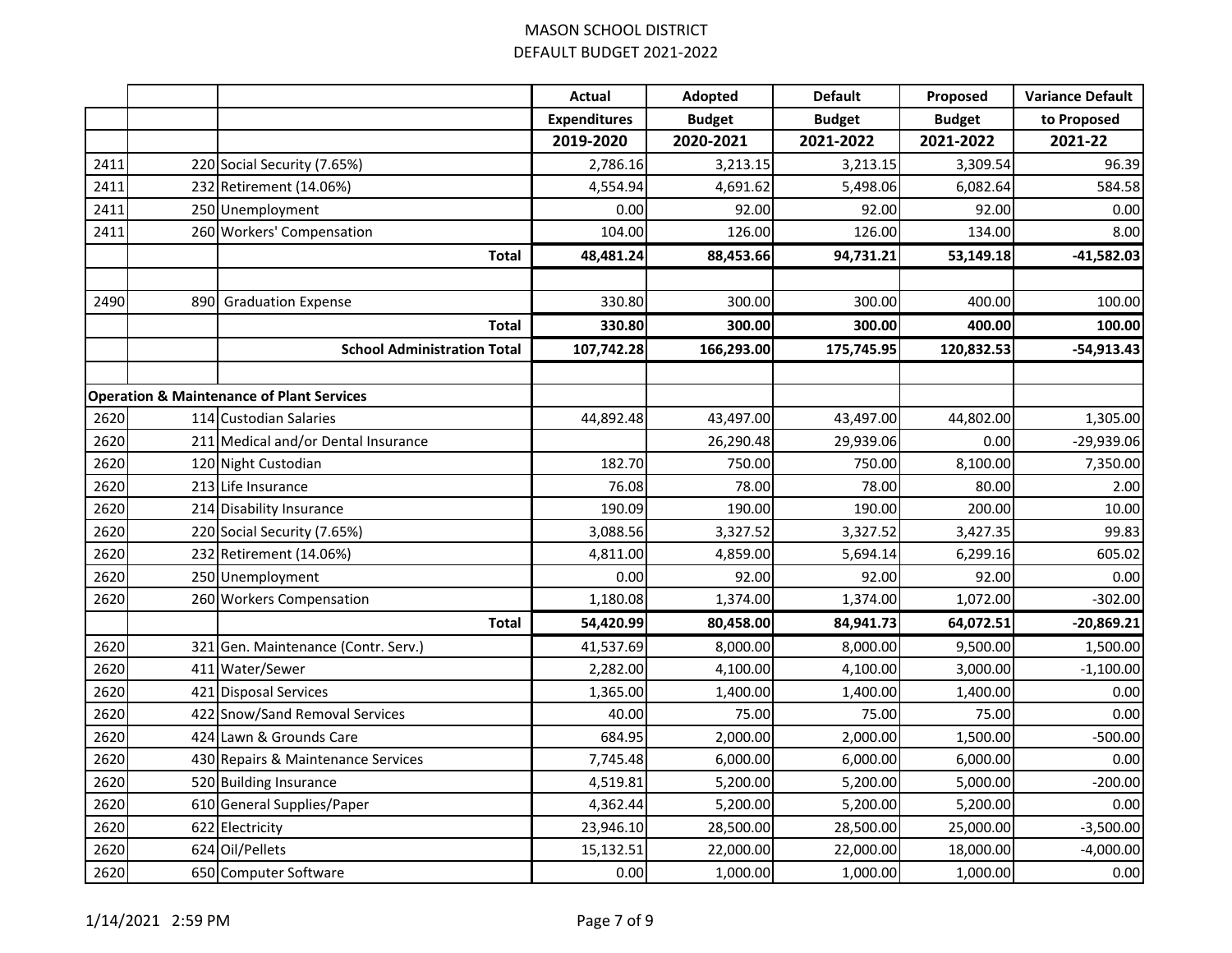|      |                                        |                                                       | <b>Actual</b>       | Adopted       | <b>Default</b> | Proposed      | <b>Variance Default</b> |
|------|----------------------------------------|-------------------------------------------------------|---------------------|---------------|----------------|---------------|-------------------------|
|      |                                        |                                                       | <b>Expenditures</b> | <b>Budget</b> | <b>Budget</b>  | <b>Budget</b> | to Proposed             |
|      |                                        |                                                       | 2019-2020           | 2020-2021     | 2021-2022      | 2021-2022     | 2021-22                 |
| 2620 |                                        | 731 New Equipment -                                   | 0.00                | 1,000.00      | 1,000.00       | 1,000.00      | 0.00                    |
| 2620 |                                        | 780 POD Rental                                        | 0.00                | 0.00          | 0.00           | 1,500.00      | 1,500.00                |
| 2620 |                                        | 735 Replacement Equip. - General                      | 1,111.38            | 3,000.00      | 3,000.00       | 3,000.00      | 0.00                    |
|      |                                        | <b>Total</b>                                          | 102,727.36          | 87,475.00     | 87,475.00      | 81,175.00     | $-6,300.00$             |
|      |                                        | <b>Operation &amp; Maint. Total</b>                   | 157,148.35          | 167,933.00    | 172,416.73     | 145,247.51    | $-27,169.21$            |
|      |                                        |                                                       |                     |               |                |               |                         |
|      | <b>Student Transportation Services</b> |                                                       |                     |               |                |               |                         |
| 2721 |                                        | 519 Student Transportation                            | 104,672.40          | 128,264.00    | 128,264.00     | 130,830.00    | 2,566.00                |
| 2722 |                                        | 519 SPED Transportation (All)                         | 0.00                | 0.00          | 0.00           | 0.00          | 0.00                    |
| 2725 |                                        | 519 Field Trip Transportation                         | 0.00                | 150.00        | 150.00         | 150.00        | 0.00                    |
|      |                                        | <b>Student Transportation Total</b>                   | 104,672.40          | 128,414.00    | 128,414.00     | 130,980.00    | 2,566.00                |
|      |                                        |                                                       |                     |               |                |               |                         |
|      |                                        | <b>Information Management Services</b>                |                     |               |                |               |                         |
| 2844 |                                        | 323 IT Contracted Services                            | 4,590.00            | 13,000.00     | 13,000.00      | 7,000.00      | $-6,000.00$             |
| 2844 |                                        | 220 Social Security (7.65%)                           | 15.30               | 0.00          | 0.00           | 0.00          | 0.00                    |
| 2844 |                                        | 610 General Supplies                                  | 0.00                | 200.00        | 200.00         | 200.00        | 0.00                    |
| 2844 |                                        | 731 Replacement Equipment                             | 2,770.00            | 9,000.00      | 9,000.00       | 3,000.00      | $-6,000.00$             |
|      |                                        | <b>Total</b>                                          | 7,375.30            | 22,200.00     | 22,200.00      | 10,200.00     | $-12,000.00$            |
|      |                                        | <b>Total Prior to Debt Service &amp; Food Service</b> | 2,477,038.20        | 2,740,797.81  | 2,779,215.84   | 2,836,303.19  | 57,087.35               |
|      |                                        |                                                       |                     |               |                |               |                         |
|      | <b>Debt Service</b>                    |                                                       |                     |               |                |               |                         |
| 5110 |                                        | 910 Principal on Debt                                 | 250,000.00          | 245,000.00    | 245,000.00     | 245,000.00    | 0.00                    |
| 5120 |                                        | 830 Interest on Debt                                  | 112,695.76          | 108,407.00    | 94,348.00      | 94,348.00     | 0.00                    |
|      |                                        | <b>Debt Service Total</b>                             | 362,695.76          | 353,407.00    | 339,348.00     | 339,348.00    | 0.00                    |
|      |                                        |                                                       |                     |               |                |               |                         |
|      | <b>Food Services</b>                   |                                                       |                     |               |                |               |                         |
| 5220 |                                        | 213 Life Insurance                                    | 73.81               | 75.00         | 75.00          | 75.00         | 0.00                    |
| 5220 |                                        | 214 Disability Insurance                              | 192.41              | 185.00        | 185.00         | 180.00        | $-5.00$                 |
| 5220 |                                        | 220 Social Security (7.65%)                           | 2,910.25            | 3,116.15      | 3,116.15       | 3,151.80      | 35.65                   |
| 5220 |                                        | 232 Retirement (14.06%)                               | 4,018.24            | 4,549.99      | 5,332.08       | 5,792.72      | 460.64                  |
| 5220 |                                        | 250 Unemployment                                      | 0.00                | 92.00         | 92.00          | 92.00         | 0.00                    |
| 5220 |                                        | 511 Food Service Salary                               | 36,144.38           | 40,734.00     | 40,734.00      | 41,200.00     | 466.00                  |